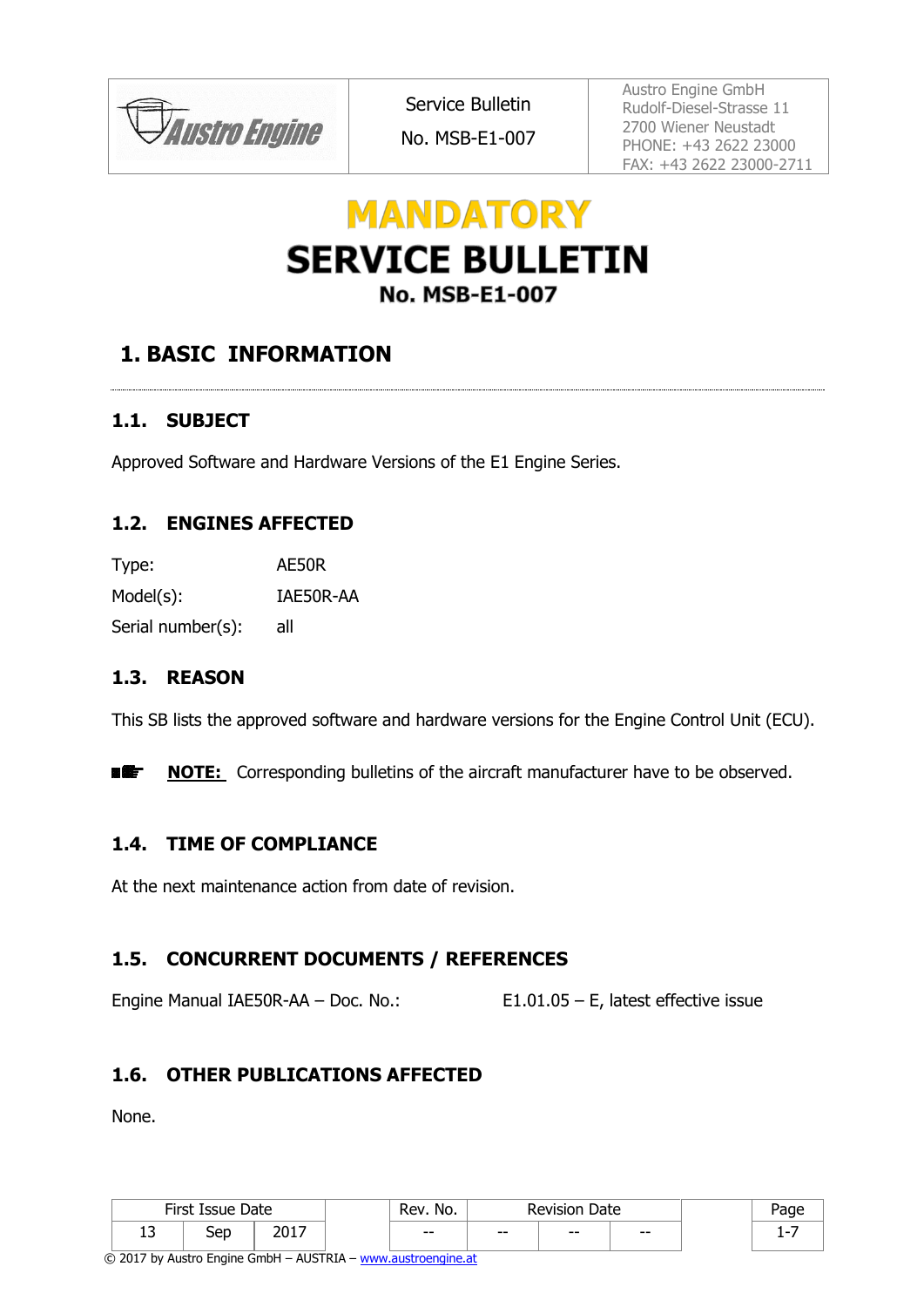

No. MSB-E1-007

Austro Engine GmbH Rudolf-Diesel-Strasse 11 2700 Wiener Neustadt PHONE: +43 2622 23000 FAX: +43 2622 23000-2711

## **2. TECHNICAL DETAILS**

## <span id="page-1-0"></span>**2.1. ACCOMPLISHMENT / INSTRUCTIONS**

Make sure that the ECU software version of your engine S/N complies with the software version shown in Table 1. If the ECU software version of your engine does not comply with a valid version as listed in Table 1 it is mandatory to be updated with the version shown in Table 1.

It is always recommended to update the software with the latest valid version relevant for your engine serial number. Prior approved software and hardware versions might also not correspond to the content of the latest effective issues of manuals.

- ■维」 **NOTE:** ECU part number R1A-92-000-000-000/001 cannot be upgraded and will remain at the current revision level.
- **NOTE:** ECU part number R1A-92-000-000-020/AA1 can be upgraded to 国郎一 SW\_V1.1.9.2.4.

The new SW V1.1.9.2.4 improves engine operation in the following areas:

- Improvements for cold starts
- Optimization for flights at higher altitudes (3000m)
- Rotor Cooling Air Temperature (RTC) characteristic shows more accurately the same behavior as the original MidWest ECU (part# R1A-92-000-000-000/001).

General: Vaa.bb.cc.dd.ee

- aa Major software version
- bb Minor software version
- cc PAI version
- dd Dataset layout version
- ee Dataset version

For updates, please contact Austro Engine GmbH or your service partner.

For the time of compliance, see chapter 1.4 of this MSB.

|        | First Issue Date |              | ום (<br>No. |       | Date  |       |   |
|--------|------------------|--------------|-------------|-------|-------|-------|---|
| -<br>∸ | `en<br>ししし       | つへっつ<br>____ | $- -$       | $- -$ | $- -$ | $- -$ | - |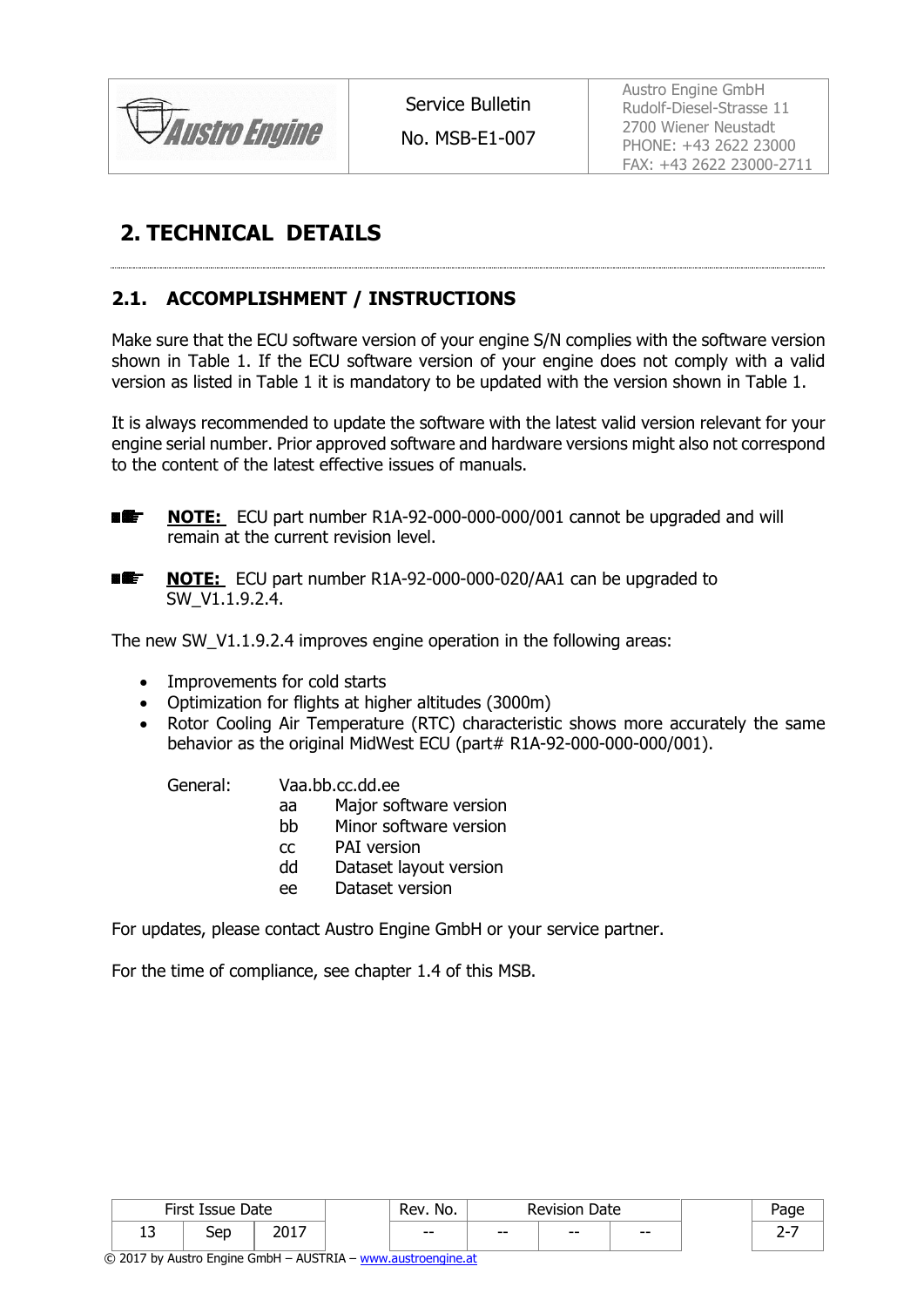| <b>Austro Engine</b> | Service Bulletin<br>No. MSB-E1-007 | Austro Engine GmbH<br>Rudolf-Diesel-Strasse 11<br>2700 Wiener Neustadt<br>PHONE: +43 2622 23000 |
|----------------------|------------------------------------|-------------------------------------------------------------------------------------------------|
|                      |                                    | FAX: +43 2622 23000-2711                                                                        |

|                   | <b>Model</b> | <b>Engine S/N</b>               | <b>Software Version</b>                                                        | <b>Hardware Version</b>                                 |
|-------------------|--------------|---------------------------------|--------------------------------------------------------------------------------|---------------------------------------------------------|
| aiid<br>H≥<br>ons | E1           | R1-A-00001<br>and<br>subsequent | SW_V1.0.9.1.3<br>(R1A-92-200-000-AA1)<br>SW V1.1.9.2.4<br>(R1A-92-200-000-AB1) | R1A-92-000-000-AA1*<br>R1A-92-000-000-AB1*<br>and later |
| छ X<br>इँ<br>अ    | F1           | R1-A-00001<br>and<br>subsequent | MWAIR2 G1.57                                                                   | R1A-92-000-000-000<br>R1A-92-000-000-001                |

**Table 1:** Valid E1 Software / Hardware Versions

\* NOTE: AE has recently changed its numbering scheme for revisions of parts. Parts already in the field follow the previous revision-scheme, while newly produced parts are labeled following the new scheme.

| <b>Previous Revision Scheme</b> | <b>New Revision Scheme</b> | <b>Comment</b>                                                          |
|---------------------------------|----------------------------|-------------------------------------------------------------------------|
| R1A-92-000-000-020              | R1A-92-000-000-AA1         | HW is fully equivalent,<br>can be updated to Rev<br>"-AB1" by SW-update |

|           | First Issue Date |       | Rev.<br>No. |       | Date<br>Revision |       |  |
|-----------|------------------|-------|-------------|-------|------------------|-------|--|
| -<br>ں ہے | Sep              | ד וחר | $- -$       | $- -$ | $- -$            | $- -$ |  |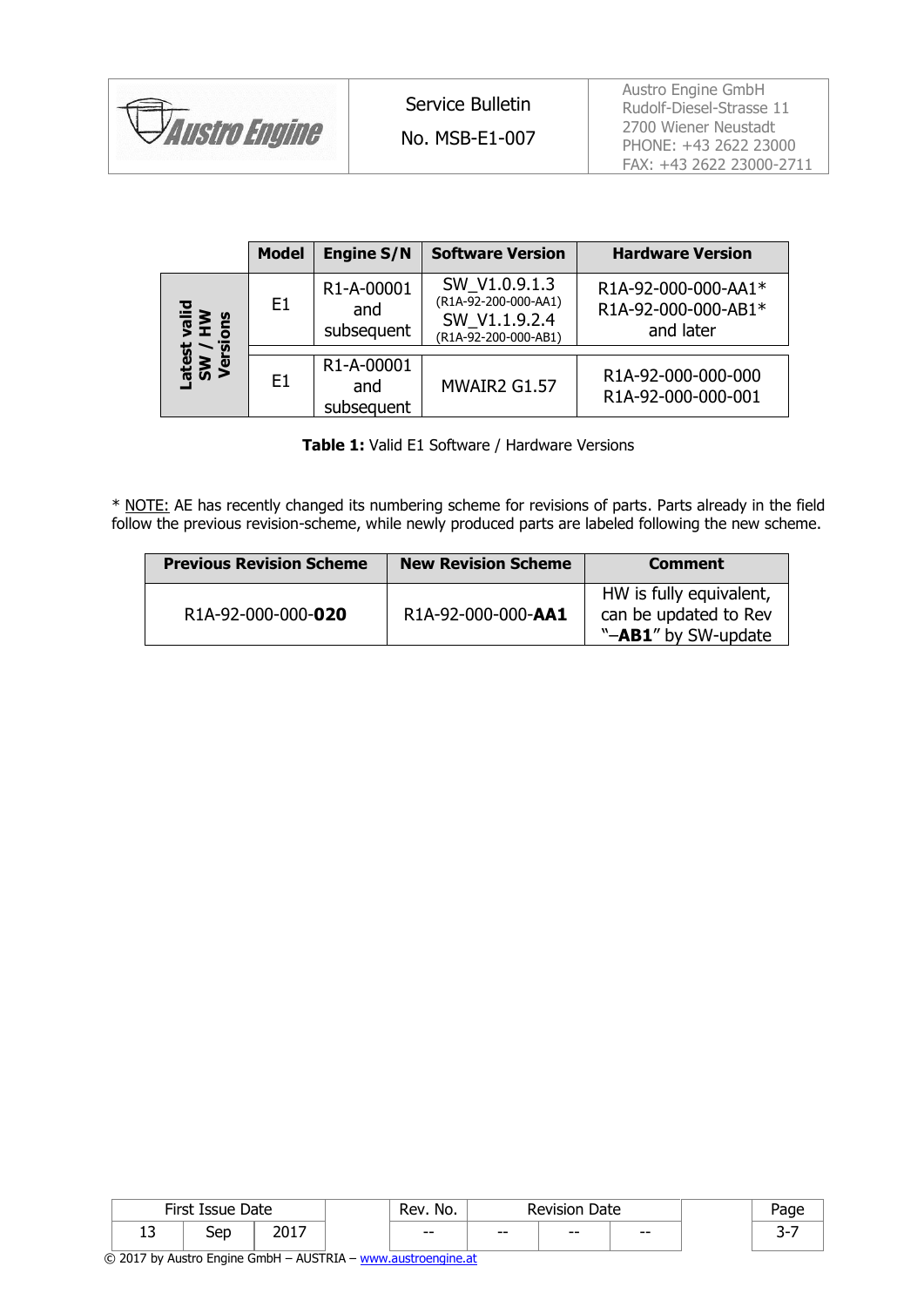*Austro Engine* 

No. MSB-E1-007

Austro Engine GmbH Rudolf-Diesel-Strasse 11 2700 Wiener Neustadt PHONE: +43 2622 23000 FAX: +43 2622 23000-2711

## **2.2. ILLUSTRATIONS**

Original label:



Updated label:

| W                  | <b>A BALA BLIE ALA</b> |  |
|--------------------|------------------------|--|
|                    | Austro Engine          |  |
| <b>Engine Type</b> | <b>IAE50 - RAA</b>     |  |
| Part No.           | R1A-92-000-000         |  |
| <b>Revision</b>    | 020 AB1                |  |
| Serial No.         | AE00200                |  |
|                    |                        |  |

## **2.3. MASS (WEIGHT)**

Not affected.

## **2.4. APPROVAL STATEMENT**

The technical content of this document has been approved under the authority of DOA No. EASA.21J.399.

|         | First Issue Date |       | Rev<br>No. |       | Date<br>Revision |       | aac |
|---------|------------------|-------|------------|-------|------------------|-------|-----|
| רי<br>ᅩ | ∶on<br>JCD       | ד רחר | $- -$      | $- -$ | $- -$            | $- -$ | ഺ   |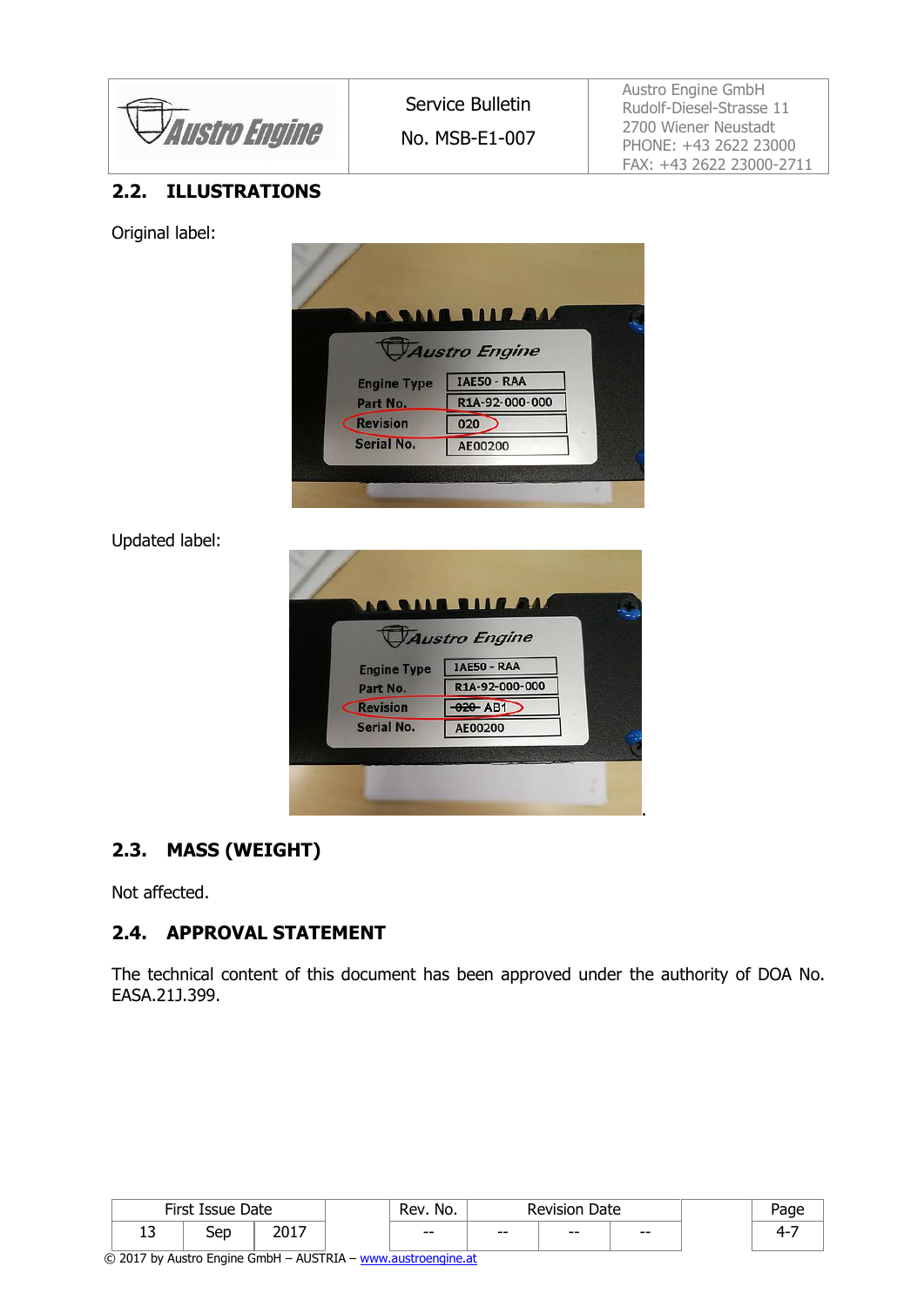*Austro Engine* 

No. MSB-E1-007

Austro Engine GmbH Rudolf-Diesel-Strasse 11 2700 Wiener Neustadt PHONE: +43 2622 23000 FAX: +43 2622 23000-2711

## **3. PLANNING INFORMATION**

### **3.1. MATERIAL & AVAILABILITY**

The parts and concurrent documents can be obtained through Austro Engine GmbH.

### **3.2. SPECIAL TOOLS**

If the SW-Version of the ECU cannot be determined, it can be read out by using one of the following maintenance tools:

- R1-Wizard software V2.0 or later and USB-Adapter/License Dongle. The kit including HW, SW and 1 year license is available from Austro Engine order #AEP-00211.
- GEMSCOM software and serial/USB adapter as originally developed by MidWest Engines.

### **3.3. LABOR EFFORT**

Approximately 15 minutes.

### **3.4. CREDIT**

None.

## **4. REMARKS**

#### ■鑑 **NOTE:**

- o All measures must be carried out by a certified engine station and certified engine mechanic.
- $\circ$  The accomplishment of the instructions shown under chapter [2.1](#page-1-0) must be confirmed in the respective engine logbook.
- o The accomplishment of the instructions must be carried out within the time of compliance according chapter [1.4.](#page-0-0)
- $\circ$  In case of doubt please contact the Austro Engine GmbH After Sales Support (e-mail: [service@austroengine.at;](mailto:service@austroengine.at) Tel: +43 2622 23000 2525).

|        | First Issue Date |               | No.<br>Rev. |       | <b>Revision Date</b> |       |  |
|--------|------------------|---------------|-------------|-------|----------------------|-------|--|
| ∽<br>ᅩ | Sep              | ากฯ ¬<br>2017 | $- -$       | $- -$ | $- -$                | $- -$ |  |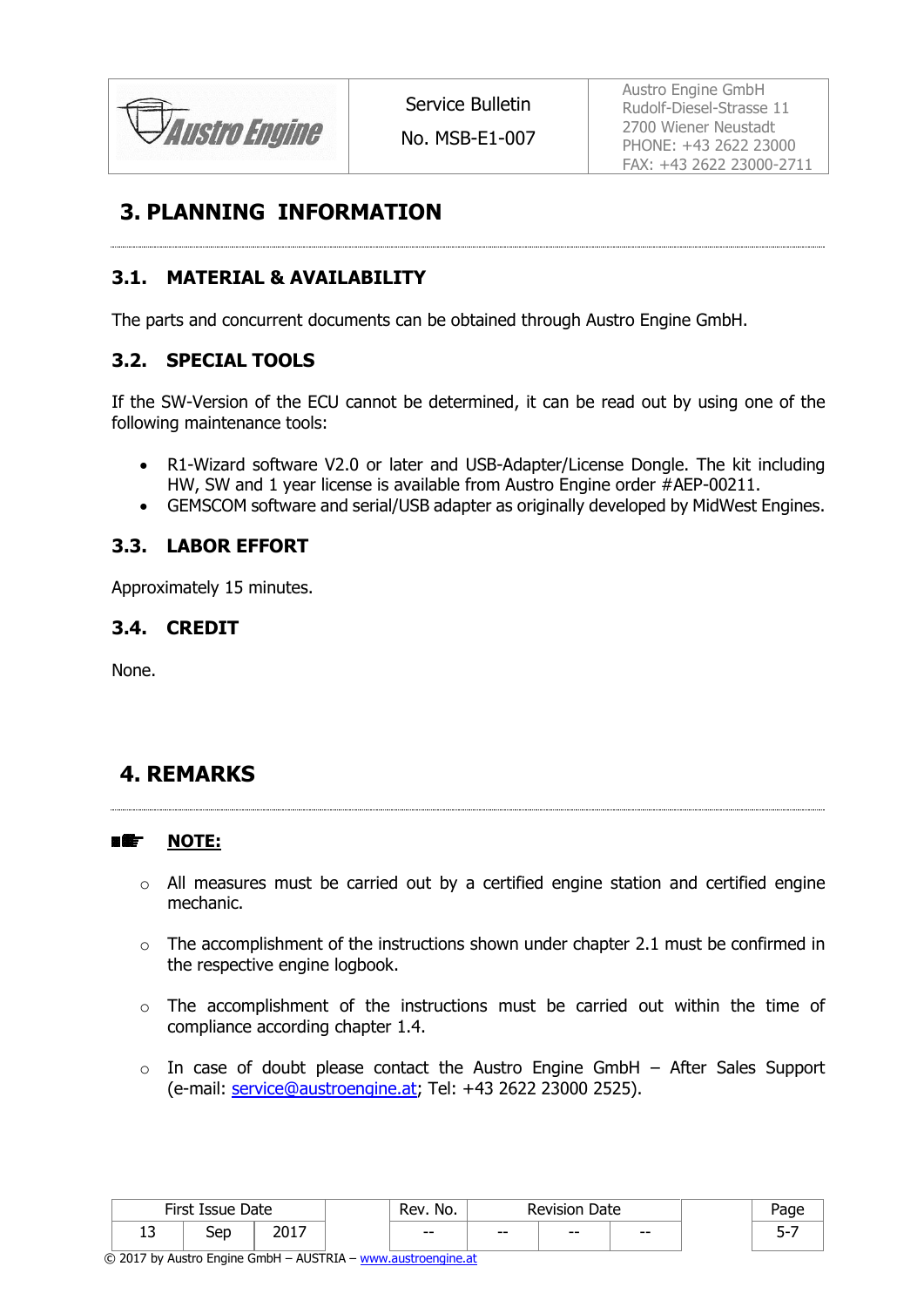

No. MSB-E1-007

Austro Engine GmbH Rudolf-Diesel-Strasse 11 2700 Wiener Neustadt PHONE: +43 2622 23000 FAX: +43 2622 23000-2711

## **5. EXPLANATORY NOTES**

|              |                 | <b>5.1. SYMBOL EXPLANATION</b>                                                                                     |  |  |  |  |  |  |  |
|--------------|-----------------|--------------------------------------------------------------------------------------------------------------------|--|--|--|--|--|--|--|
| $\mathbb{A}$ |                 | <b>WARNING:</b> Disregarding these safety rules can cause personal injury or even death                            |  |  |  |  |  |  |  |
| CAUTION      | <b>CAUTION:</b> | Disregarding these special instructions and safety measures can cause<br>damage to the engine or other components. |  |  |  |  |  |  |  |
| 閣議           | <b>NOTE:</b>    | Additional note or instruction for better understanding of an instruction                                          |  |  |  |  |  |  |  |

## **6. APPENDIX**

• Execution Report

|        | First Issue Date |               | kev.<br>No. |       | Date<br><b>Revision</b> |       | aae |
|--------|------------------|---------------|-------------|-------|-------------------------|-------|-----|
| -<br>ᆚ | Sep              | ד וחר<br>2017 | $- -$       | $- -$ | $- -$                   | $- -$ |     |